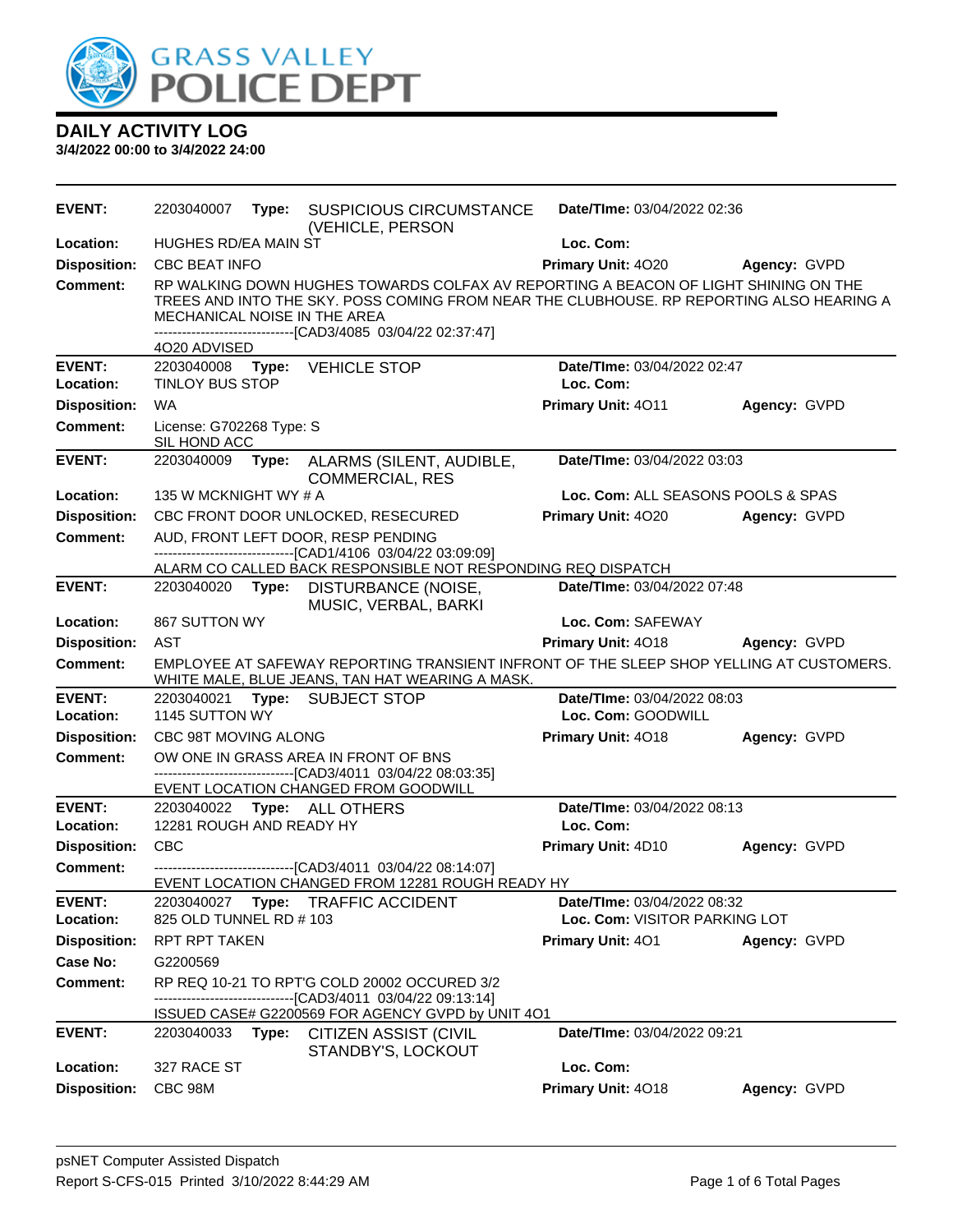

| Comment:                   | REQ 10-21                                                                                                                                                                                                            |       | RP REQ STANDBY TO GET ITEMS FROM AN EX'S HOUSE<br>-------------------------------[4O18/MDT 03/04/22 09:39]                  |                                                                                                                                                                                                                                                                |                                       |
|----------------------------|----------------------------------------------------------------------------------------------------------------------------------------------------------------------------------------------------------------------|-------|-----------------------------------------------------------------------------------------------------------------------------|----------------------------------------------------------------------------------------------------------------------------------------------------------------------------------------------------------------------------------------------------------------|---------------------------------------|
|                            | HALF, VM LEFT. CBC.                                                                                                                                                                                                  |       |                                                                                                                             | RP ADVISES HE WOULD LIKE TO CONDUCT CIVIL STANDBY NEXT MON/TUES. UNABLE TO CTC FEMALE                                                                                                                                                                          |                                       |
| <b>EVENT:</b>              | 2203040042                                                                                                                                                                                                           |       | Type: ALL OTHERS                                                                                                            | Date/TIme: 03/04/2022 10:24                                                                                                                                                                                                                                    |                                       |
| Location:                  | <b>RACE ST</b><br>Loc. Com: GRN HOUSE NEAR VETRANS<br><b>BUILDING</b>                                                                                                                                                |       |                                                                                                                             |                                                                                                                                                                                                                                                                |                                       |
| <b>Disposition:</b>        | <b>CBC</b>                                                                                                                                                                                                           |       |                                                                                                                             | Primary Unit: 403                                                                                                                                                                                                                                              | Agency: GVPD                          |
| <b>Comment:</b>            | RP IS A PRESCHOOL TEACHER AT GV CHARTER AND THERE IS A NUDE FEMALE WASHING HER DOG IN HER<br>BACKYARD AND IS VISIBLE TO THE PRESCHOOL AND J'S CAN SEE HER<br>-------------------------------[4O3/MDT 03/04/22 11:35] |       |                                                                                                                             |                                                                                                                                                                                                                                                                |                                       |
|                            | CONTACT MADE WITH INVOLVED PARTY AT HER RESIDENCE ON CONAWAY. NEG CRIME.                                                                                                                                             |       |                                                                                                                             |                                                                                                                                                                                                                                                                |                                       |
| <b>EVENT:</b>              |                                                                                                                                                                                                                      |       |                                                                                                                             | Date/TIme: 03/04/2022 11:47                                                                                                                                                                                                                                    |                                       |
| Location:                  | 562 SUTTON WY                                                                                                                                                                                                        |       |                                                                                                                             |                                                                                                                                                                                                                                                                | Loc. Com: NATURAL VALLEY HEALTH FOODS |
| <b>Disposition:</b>        | <b>CBC</b>                                                                                                                                                                                                           |       |                                                                                                                             | <b>Primary Unit: 401</b>                                                                                                                                                                                                                                       | Agency: GVPD                          |
| <b>Comment:</b>            |                                                                                                                                                                                                                      |       | -------------------------------[CAD2/3973 03/04/22 11:47:46]<br>EVENT LOCATION CHANGED FROM 562 SUTTON                      |                                                                                                                                                                                                                                                                |                                       |
| <b>EVENT:</b>              |                                                                                                                                                                                                                      |       | 2203040056 Type: FOLLOWUP                                                                                                   | Date/TIme: 03/04/2022 11:55                                                                                                                                                                                                                                    |                                       |
| Location:                  | 1005 SUTTON WY                                                                                                                                                                                                       |       |                                                                                                                             | Loc. Com: CVS                                                                                                                                                                                                                                                  |                                       |
| <b>Disposition:</b>        | <b>CBC</b>                                                                                                                                                                                                           |       |                                                                                                                             | Primary Unit: 4K6                                                                                                                                                                                                                                              | Agency: GVPD                          |
| <b>Comment:</b>            |                                                                                                                                                                                                                      |       | -------------------------------[CAD2/3973 03/04/22 11:55:54]<br>EVENT LOCATION CHANGED FROM CVS                             |                                                                                                                                                                                                                                                                |                                       |
| <b>EVENT:</b>              |                                                                                                                                                                                                                      |       | 2203040059    Type: 911    UNKNOWN<br>(HANGUPS, ABAN'S)                                                                     | Date/TIme: 03/04/2022 12:11                                                                                                                                                                                                                                    |                                       |
| Location:                  | NEVADA CITY HY/BRUNSWICK RD                                                                                                                                                                                          |       |                                                                                                                             | Loc. Com:                                                                                                                                                                                                                                                      |                                       |
| <b>Disposition:</b>        | <b>HBD</b>                                                                                                                                                                                                           |       |                                                                                                                             | <b>Primary Unit:</b>                                                                                                                                                                                                                                           | Agency: GVPD                          |
| <b>Comment:</b>            | 911 ABAN.                                                                                                                                                                                                            |       |                                                                                                                             |                                                                                                                                                                                                                                                                |                                       |
|                            | ON CALL BACK, C4 ACCIDENTAL<br>***** EVENT CLOSED BY CAD3                                                                                                                                                            |       | ------------------------------[CAD3/4011 03/04/22 12:12:09]<br>-------------------------------[CAD3/4011 03/04/22 12:12:14] | EVENT LOCATION CHANGED FROM LAT: 39.23408200 LONG: -121.039112 GRASS VALLEY                                                                                                                                                                                    |                                       |
| <b>EVENT:</b><br>Location: | SIERRA COLLEGE DR/EA MAIN ST                                                                                                                                                                                         |       | 2203040065 Type: TRAFFIC ACCIDENT                                                                                           | Date/TIme: 03/04/2022 12:29<br>Loc. Com:                                                                                                                                                                                                                       |                                       |
| <b>Disposition:</b>        | <b>HBD</b>                                                                                                                                                                                                           |       |                                                                                                                             | <b>Primary Unit:</b>                                                                                                                                                                                                                                           | Agency: GVPD                          |
| <b>Comment:</b>            | 911 11-82, OUT OF ROADWAY. BOTH VEHS RUNNING. EXCHANGING INSURANCE, NOT REQG RESPONSE AT<br>THIS TIME<br>***** EVENT CLOSED BY CAD2                                                                                  |       |                                                                                                                             |                                                                                                                                                                                                                                                                |                                       |
| <b>EVENT:</b>              | 2203040068                                                                                                                                                                                                           | Type: | DRUGS (ANY NARCOTIC<br><b>RELATED OFFENSE)</b>                                                                              | Date/TIme: 03/04/2022 12:46                                                                                                                                                                                                                                    |                                       |
| Location:                  | Loc. Com: NORTHERN CALIFORNIA CENTER FOR<br>314 W MAIN ST<br>THE ARTS                                                                                                                                                |       |                                                                                                                             |                                                                                                                                                                                                                                                                |                                       |
| <b>Disposition:</b>        | UTL                                                                                                                                                                                                                  |       |                                                                                                                             | Primary Unit: 4018                                                                                                                                                                                                                                             | Agency: GVPD                          |
| <b>Comment:</b>            |                                                                                                                                                                                                                      |       | LOT IS ACCESSED OFF RICHARDSON ST.                                                                                          | RP REPORTING MALE SUBJECT IN PARKING LOT SMOKING H/S. SUBJECT WEARING BLK HOODIE. PARKING                                                                                                                                                                      |                                       |
| <b>EVENT:</b>              | 2203040072                                                                                                                                                                                                           | Type: | DISTURBANCE (NOISE,<br>MUSIC, VERBAL, BARKI                                                                                 | Date/TIme: 03/04/2022 12:55                                                                                                                                                                                                                                    |                                       |
| Location:                  | Loc. Com: SAMS INVESTMENT STRATEGIES<br>1793 EA MAIN ST                                                                                                                                                              |       |                                                                                                                             |                                                                                                                                                                                                                                                                |                                       |
| <b>Disposition:</b>        | <b>CBC</b>                                                                                                                                                                                                           |       |                                                                                                                             | Primary Unit: 401                                                                                                                                                                                                                                              | Agency: GVPD                          |
| <b>Comment:</b>            |                                                                                                                                                                                                                      |       |                                                                                                                             | 911 REPORTING THERE IS A SUBJ THAT IS EMPTYING HIS BELONGINGS OUT OF A UHAUL VAN AND IS<br>GETTING UPSET WITH THE RP RP ONLY KNOWS THE SUBJ AS FIRST "BRUCE"  RP STATES THE MALE<br>SUBJ HAS A KNIFE STRAPPED TO HIS SIDE WMA// BLK HAT//GRN JACKET//BLU JEANS |                                       |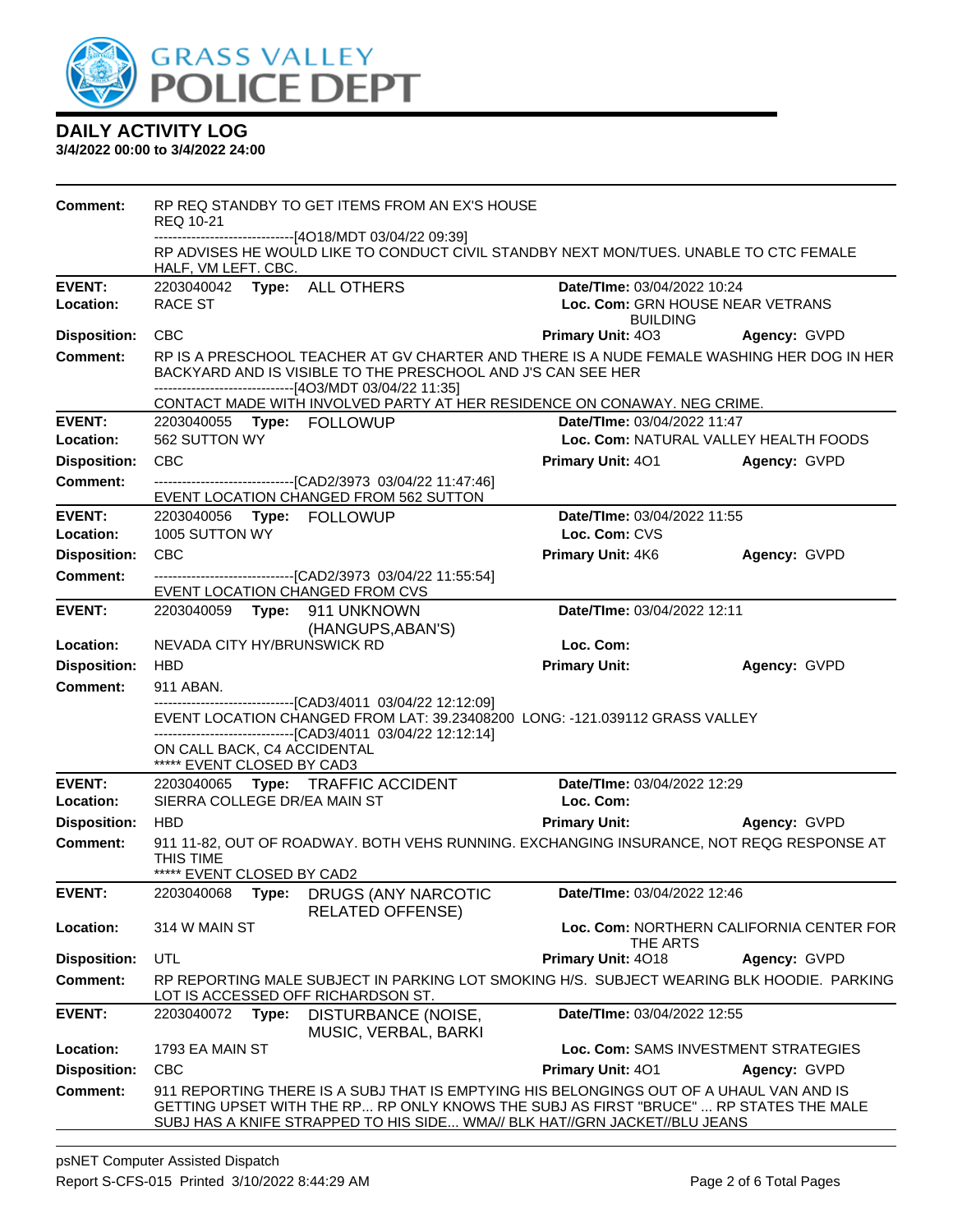

#### **DAILY ACTIVITY LOG 3/4/2022 00:00 to 3/4/2022 24:00**

**EVENT:** 2203040076 **Type:** THEFT (GRAND, PETTY, FROM MERCHANT) **Date/TIme:** 03/04/2022 13:12 **Location:** MILL ST **Loc. Com: Disposition:** RPT PLATES ENTERED INTO SVS **Primary Unit:** 4O18 **Agency:** GVPD **Case No:** G2200570 **Comment:** RP REPORTING STOLEN LICENSE PLATE FROM TRUCK AND TRAILER. RP REQUEST 10-21 FOR REPORT. ------------------------------[CAD2/3973 03/04/22 14:11:16] ISSUED CASE# G2200570 FOR AGENCY GVPD by UNIT 4O18 ------------------------------[CAD1/4056 03/04/22 14:31:02] FCN/3702206303091 FOR THE TRAILER/SINGLE PLATE ------------------------------[CAD1/4056 03/04/22 14:32:01] FCN/3702206303095 FOR THE TOYT PK/BOTH PLATES **EVENT:** 2203040083 **Type:** TRAFFIC (DUI, PARKING, SPEED, HAZ **Date/TIme:** 03/04/2022 13:39 **Location:** SPRINGHILL DR/IDAHO MARYLAND RD **Loc. Com: Disposition:** CBC **Primary Unit:** 4K6 **Agency:** GVPD **Comment:** RP RPT'G HIS WIFE WAS JUST VI OF ROAD RAGE, REQ 10-21. RP'S WIFE IS NOW AT WORK AND UNABLE TO CALL FOR HERSELF SU WAS IN A WHI TOYT TUNDRA LP:6HDL566 ------------------------------[4K6/MDT 03/04/22 14:36] CTC MADE W/ RP. PER VI, SU WAS TAILGATING HER AND YELLED SOMETHING OUT OF HIS WINDOW AT HER. VI UNAVAILABLE TO SPEAK WITH LE AT THIS TIME. RP REQ LOG ENTRY IN CASE OF FUTURE ISSUES INVOLVING VEH. CBC **EVENT:** 2203040099 **Type:** WELFARE CHECK **Date/TIme:** 03/04/2022 14:32 **Location:** 1130 E MAIN ST **Loc. Com:** CIGARETTE CITY 530 477 7665 **Disposition:** CBC SUBJ C4 **Primary Unit:** 4O1 **Agency:** GVPD **Comment:** RP REQUESTING A WELFARE CHECK ON MALE SUBJECT SITTING OUTSIDE OF CIGARETE CITY. RP SAID MALE LOOKS SICK AND UNSURE IF HE IS BREATHING. SUBJECT HAS PURPLE/RED DREADLOCKS, BLUE JEAN JACKET AND BLUE JEAN SHORTS. **EVENT:** 2203040100 **Type:** DISTURBANCE (NOISE, MUSIC, VERBAL, BARKI **Date/TIme:** 03/04/2022 14:35 **Location:** 867 SUTTON WY **Loc. Com:** SAFEWAY **Disposition:** CBC 98T ADV 602 FROM SAFEWAY **Primary Unit:** 4O1 **Agency:** GVPD **Comment:** EMPLOYEE RPT'G WMA 30'S BLK/ BLU JACKET W/ GRY HOODIE UNDER IT IN THE PARKING LOT HARASSING PEOPLE AND ASKING FOR MONEY. HE IS CURRENTLY NEAR WENDYS **EVENT:** 2203040105 **Type:** FOOT PATROL **Date/TIme:** 03/04/2022 14:52 **Location:** SPEEDWAY **Loc. Com: Disposition:** CBC UNOCCUPIED **Primary Unit:** 4O18 **Agency:** GVPD **Comment:** OW WOODED AREA ACROSS FROM PLAZA SPEEDWAY **EVENT:** 2203040112 **Type:** TRAFFIC ACCIDENT **Date/TIme:** 03/04/2022 15:08 **Location:** 140 PARK AV **Loc. Com:** SILVER SPRINGS SCHOOL **Disposition:** ARA **Primary Unit:** 4O3 **Agency:** GVPD **Case No:** G2200571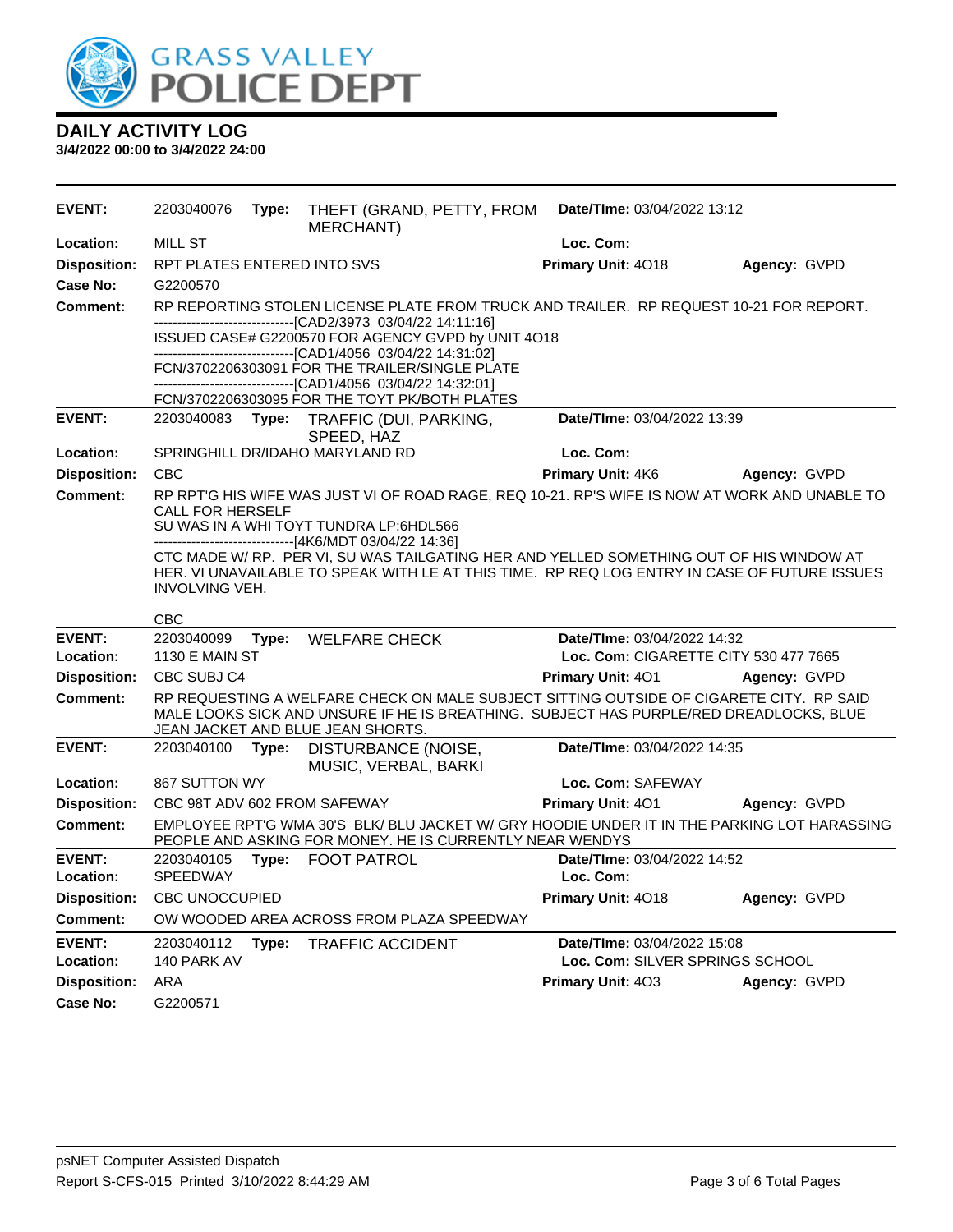

| <b>Comment:</b>     | <b>REQ MEDICAL C3</b><br>20002 INVOLVING STUDENT WHI CHEV TAHOE                                                                                                                                 |                                                                                                                                                            |                                          |              |  |  |  |
|---------------------|-------------------------------------------------------------------------------------------------------------------------------------------------------------------------------------------------|------------------------------------------------------------------------------------------------------------------------------------------------------------|------------------------------------------|--------------|--|--|--|
|                     | --------------------------------[CAD2/3973 03/04/22 15:08:30]<br>EVENT LOCATION CHANGED FROM 140 PARK AVE<br>-------------------------------[CAD2/3973 03/04/22 15:09:09]                       |                                                                                                                                                            |                                          |              |  |  |  |
|                     | 1039 MEDICAL C3<br>----------------------------------[CAD3/4011 03/04/22 15:12:46]                                                                                                              |                                                                                                                                                            |                                          |              |  |  |  |
|                     | 10-39 CHP<br>---------------------------------[CAD3/4011 03/04/22 15:23:18]                                                                                                                     |                                                                                                                                                            |                                          |              |  |  |  |
|                     | 10-39 YCSO<br>------------------------------[CAD1/4056 03/04/22 15:24:38]                                                                                                                       |                                                                                                                                                            |                                          |              |  |  |  |
|                     | ISSUED CASE# G2200571 FOR AGENCY GVPD by UNIT 4K6<br>-------------------------------[CAD3/4011 03/04/22 15:26:32]                                                                               |                                                                                                                                                            |                                          |              |  |  |  |
|                     |                                                                                                                                                                                                 | MOTHER OF THE SUS STATING ANOTHER JUV ASSULTED HER SON                                                                                                     |                                          |              |  |  |  |
|                     |                                                                                                                                                                                                 | --------------------------------[CAD3/4011 03/04/22 15:27:07]<br>SUSPECT IN A RED VOLKS W/ MOTHER RP AT ABC HEATING AND AIR ACROSS FROM GOLD COUNTRY LUBE  |                                          |              |  |  |  |
|                     | HIS VEH.                                                                                                                                                                                        | --------------------------------[CAD3/4011 03/04/22 15:28:46]<br>PER THE MOTHER OF SU// THE 18YO SU "JOSIAH" THREW ROCKS AT SU AND JOSIAHS FATHER ATTACKED |                                          |              |  |  |  |
|                     | -------------------------------[CAD3/4011_03/04/22_15:54:40]<br>TOW ASSIGNED-KILROYS, 800 E MAIN ST, GRASS VALLEY, 5302733495,<br>--------------------------------[CAD3/4011 03/04/22 15:54:44] |                                                                                                                                                            |                                          |              |  |  |  |
|                     | <b>KILROYS IN ROUTE</b><br>-----------------------------------[CAD1/4056 03/04/22 16:31:58]                                                                                                     |                                                                                                                                                            |                                          |              |  |  |  |
|                     | FCN/3702206303624<br>-------------------------------[4O3/MDT 03/04/22 16:37]                                                                                                                    |                                                                                                                                                            |                                          |              |  |  |  |
|                     | SUBJECT BOOKED FOR 20001 CVC                                                                                                                                                                    |                                                                                                                                                            |                                          |              |  |  |  |
| <b>EVENT:</b>       | 2203040124 Type: CITIZEN ASSIST (CIVIL                                                                                                                                                          | STANDBY'S, LOCKOUT                                                                                                                                         | Date/TIme: 03/04/2022 16:03              |              |  |  |  |
| Location:           | 1262 SUTTON WY                                                                                                                                                                                  |                                                                                                                                                            | Loc. Com: HOSPITALITY HOUSE 530 271 7144 |              |  |  |  |
| <b>Disposition:</b> |                                                                                                                                                                                                 |                                                                                                                                                            | <b>Primary Unit: 4S5</b>                 | Agency: GVPD |  |  |  |
| <b>Comment:</b>     | <b>CLEARANCE</b>                                                                                                                                                                                |                                                                                                                                                            |                                          |              |  |  |  |
| <b>EVENT:</b>       | 2203040129<br>Type: 911 UNKNOWN                                                                                                                                                                 | (HANGUPS, ABAN'S)                                                                                                                                          | <b>Date/Time: 03/04/2022 16:25</b>       |              |  |  |  |
| Location:           | LAT: 39.22755400 LONG: -121.068327                                                                                                                                                              |                                                                                                                                                            | Loc. Com:                                |              |  |  |  |
| <b>Disposition:</b> | <b>HBD</b>                                                                                                                                                                                      |                                                                                                                                                            | <b>Primary Unit:</b>                     | Agency: GVPD |  |  |  |
| Comment:            | 911 OPEN LINE AND JUV VOICE ASKING DISPATCH TO DO FOUL THINGS TO HIM, LINE THEN<br>DISCONNECTED. UNABLE TO CALL BACK<br>***** EVENT CLOSED BY CAD3                                              |                                                                                                                                                            |                                          |              |  |  |  |
| <b>EVENT:</b>       | 2203040141 Type: CITIZEN ASSIST (CIVIL                                                                                                                                                          | STANDBY'S, LOCKOUT                                                                                                                                         | Date/TIme: 03/04/2022 17:09              |              |  |  |  |
| Location:           | 681 FREEMAN LN                                                                                                                                                                                  |                                                                                                                                                            | Loc. Com: STARBUCKS                      |              |  |  |  |
| <b>Disposition:</b> | CBC MSG LEFT, UTL AT STARBUCKS                                                                                                                                                                  |                                                                                                                                                            | <b>Primary Unit: 4K6</b>                 | Agency: GVPD |  |  |  |
| Case No:            | G2200572                                                                                                                                                                                        |                                                                                                                                                            |                                          |              |  |  |  |
| <b>Comment:</b>     | RP RPTG VIOLATION OF CUSTODY ORDER, OTHER PARTY REFUSING TO BRING THE JUV.<br>-------------------------------[CAD1/4056 03/04/22 17:12:05]                                                      |                                                                                                                                                            |                                          |              |  |  |  |
|                     | RP ORIGINALLY CALLED ON 911 AND WAS XFERED TO NON EMERGENCY                                                                                                                                     |                                                                                                                                                            |                                          |              |  |  |  |
|                     | -----------------[CAD1/4056_03/04/22_18:18:24]<br>ISSUED CASE# G2200572-G2200572 FOR GVPD by UNIT 4K6                                                                                           |                                                                                                                                                            |                                          |              |  |  |  |
| <b>EVENT:</b>       | 2203040143                                                                                                                                                                                      | Type: PUBLIC RELATION CONTACT                                                                                                                              | Date/TIme: 03/04/2022 17:16              |              |  |  |  |
| Location:           | <b>GRASS VALLEY</b>                                                                                                                                                                             |                                                                                                                                                            | Loc. Com:                                |              |  |  |  |
| <b>Disposition:</b> | CBC GOT BED AT HH, RP NOT ANSWERING NOW                                                                                                                                                         |                                                                                                                                                            | <b>Primary Unit: 4K6</b>                 | Agency: GVPD |  |  |  |
| <b>Comment:</b>     | RP REQG 10-21. RP IS TRANSIENT, NOT DRESSED FOR THE WEATHER AND HOSPITALITY HOUSE IS FULL.<br>RP IS ON PRCS HOWEVER UNABLE TO REACH HIS P.O.                                                    |                                                                                                                                                            |                                          |              |  |  |  |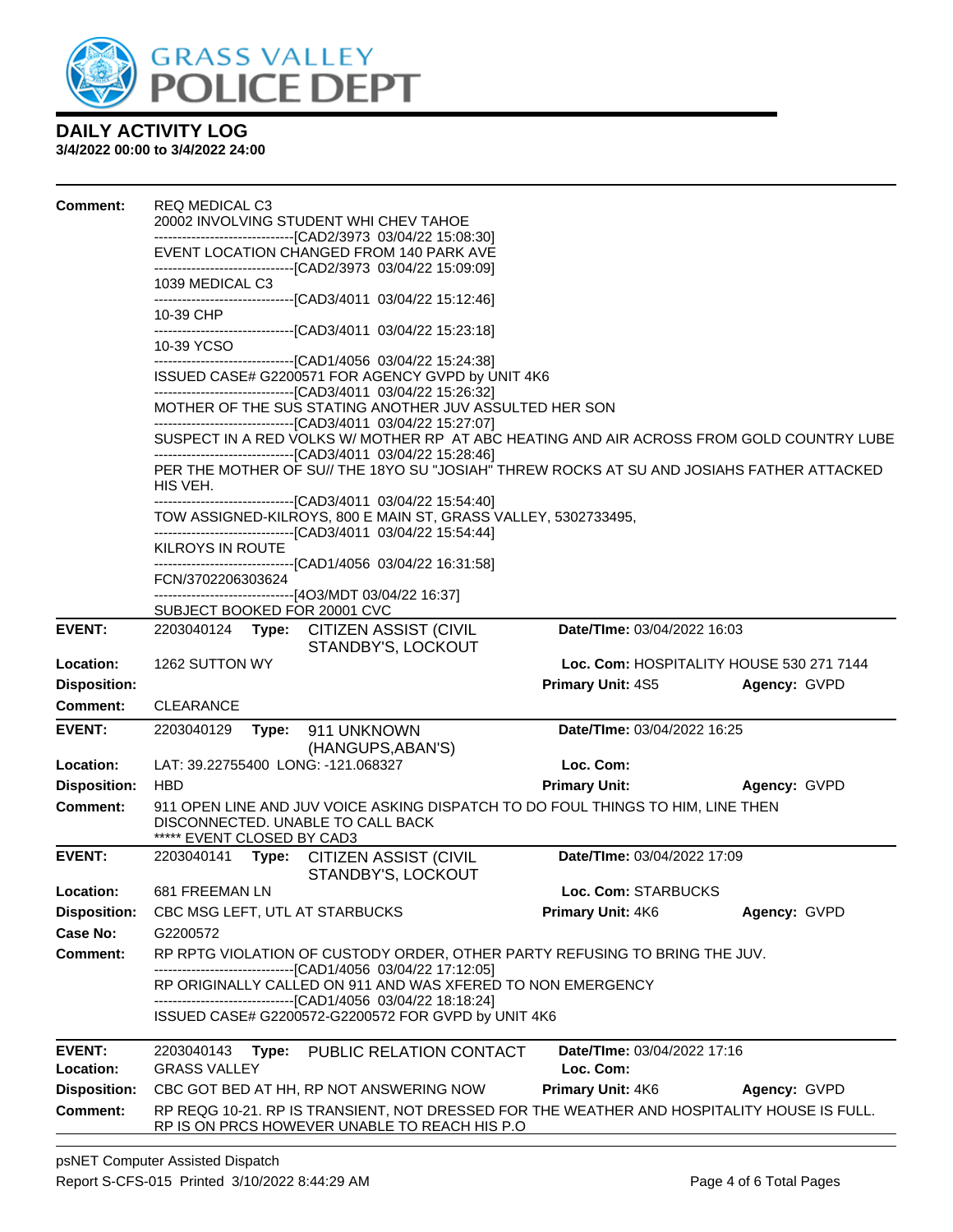

| <b>EVENT:</b><br>Location: | 516 WHITING ST                                                                                                                                                                                |                                                                                                                   | <b>Date/Time: 03/04/2022 17:28</b><br>Loc. Com: |              |  |
|----------------------------|-----------------------------------------------------------------------------------------------------------------------------------------------------------------------------------------------|-------------------------------------------------------------------------------------------------------------------|-------------------------------------------------|--------------|--|
| <b>Disposition:</b>        | <b>CBC</b>                                                                                                                                                                                    |                                                                                                                   | Primary Unit: 403                               | Agency: GVPD |  |
| <b>Comment:</b>            |                                                                                                                                                                                               | -------------------------------[CAD1/4056 03/04/22 17:29:26]                                                      |                                                 |              |  |
|                            |                                                                                                                                                                                               | EVENT LOCATION CHANGED FROM 516 WHITING                                                                           |                                                 |              |  |
| <b>EVENT:</b>              | 2203040149                                                                                                                                                                                    | Type: TRAFFIC ACCIDENT                                                                                            | Date/TIme: 03/04/2022 17:37                     |              |  |
| Location:                  | SO CHURCH ST/NEAL ST                                                                                                                                                                          |                                                                                                                   | Loc. Com:                                       |              |  |
| <b>Disposition:</b>        | CBC                                                                                                                                                                                           |                                                                                                                   | Primary Unit: 4018                              | Agency: GVPD |  |
| <b>Comment:</b>            |                                                                                                                                                                                               | RP RPTG 20002, UNK WHEN IT OCC'D. OTHER PARTY DID LEAVE A NOTE.                                                   |                                                 |              |  |
|                            | <b>REQG 10-21</b>                                                                                                                                                                             |                                                                                                                   |                                                 |              |  |
| <b>EVENT:</b>              | 2203040150<br>Type:                                                                                                                                                                           | 911 UNKNOWN                                                                                                       | Date/TIme: 03/04/2022 17:40                     |              |  |
|                            |                                                                                                                                                                                               | (HANGUPS, ABAN'S)                                                                                                 |                                                 |              |  |
| Location:                  | LAT: 39.22795100 LONG: -121.047685                                                                                                                                                            |                                                                                                                   | Loc. Com:                                       |              |  |
| <b>Disposition:</b>        | <b>HBD</b>                                                                                                                                                                                    |                                                                                                                   | <b>Primary Unit:</b>                            | Agency: GVPD |  |
| <b>Comment:</b>            | 911 OPEN LINE.                                                                                                                                                                                | ------------------------------[CAD3/4011 03/04/22 17:41:24]                                                       |                                                 |              |  |
|                            | NEG ANSWER ON CALL BACK, VM LEFT<br>***** EVENT CLOSED BY CAD1                                                                                                                                |                                                                                                                   |                                                 |              |  |
| <b>EVENT:</b>              | 2203040162 Type: ORDINANCES                                                                                                                                                                   |                                                                                                                   | Date/TIme: 03/04/2022 18:51                     |              |  |
|                            |                                                                                                                                                                                               | (COUNTY/MUNICIPAL)                                                                                                |                                                 |              |  |
| Location:                  | 660 MINNIE ST                                                                                                                                                                                 |                                                                                                                   | Loc. Com: CONDON PARK                           |              |  |
| <b>Disposition:</b>        | <b>CBC</b>                                                                                                                                                                                    |                                                                                                                   | <b>Primary Unit: 4K6</b>                        | Agency: GVPD |  |
| <b>Comment:</b>            |                                                                                                                                                                                               | RP REPORTING FIREWORKS GOING OFF NEAR THE SKATE PARK                                                              |                                                 |              |  |
| <b>EVENT:</b>              | Date/TIme: 03/04/2022 19:43<br>2203040170<br>Type:<br>911 UNKNOWN<br>(HANGUPS, ABAN'S)                                                                                                        |                                                                                                                   |                                                 |              |  |
| Location:                  | LAT: 39.23056800 LONG: -121.048372                                                                                                                                                            |                                                                                                                   | Loc. Com:                                       |              |  |
| <b>Disposition:</b>        | <b>HBD</b>                                                                                                                                                                                    |                                                                                                                   | <b>Primary Unit:</b>                            | Agency: GVPD |  |
| <b>Comment:</b>            | 911 ABAN                                                                                                                                                                                      |                                                                                                                   |                                                 |              |  |
|                            | -------------------------------[CAD3/4085 03/04/22 19:50:16]<br>ON CALLBACK, WIRELESS CUSTOMER NOT AVAIL. UNABLE TO LEAVE MSG<br>-------------------------------[CAD3/4085 03/04/22 19:50:32] |                                                                                                                   |                                                 |              |  |
|                            | <b>NEG HIST W/ NUMBER</b><br>***** EVENT CLOSED BY CAD3                                                                                                                                       |                                                                                                                   |                                                 |              |  |
| <b>EVENT:</b>              |                                                                                                                                                                                               | 2203040173 Type: TRAFFIC ACCIDENT                                                                                 | Date/TIme: 03/04/2022 19:48                     |              |  |
| Location:                  | SO AUBURN ST/NEAL ST                                                                                                                                                                          |                                                                                                                   | Loc. Com:                                       |              |  |
| <b>Disposition:</b>        | <b>RPT</b>                                                                                                                                                                                    |                                                                                                                   | <b>Primary Unit: 4020</b>                       | Agency: GVPD |  |
| Case No:                   | G2200573                                                                                                                                                                                      |                                                                                                                   |                                                 |              |  |
| Comment:                   |                                                                                                                                                                                               | 911 CHP XFER 20002 WHILE LL 4O20 ARRIVED                                                                          |                                                 |              |  |
|                            |                                                                                                                                                                                               | ------------------------------[CAD3/4085 03/04/22 19:57:25]<br>ISSUED CASE# G2200573 FOR AGENCY GVPD by UNIT 4O20 |                                                 |              |  |
| <b>EVENT:</b>              | 2203040186                                                                                                                                                                                    | Type: SUSPICIOUS CIRCUMSTANCE                                                                                     | Date/TIme: 03/04/2022 21:17                     |              |  |
|                            |                                                                                                                                                                                               | (VEHICLE, PERSON                                                                                                  |                                                 |              |  |
| Location:                  | <b>200 BLK FAIRMONT</b>                                                                                                                                                                       |                                                                                                                   | Loc. Com:                                       |              |  |
| <b>Disposition:</b>        | <b>CBC</b>                                                                                                                                                                                    |                                                                                                                   | Primary Unit: 4K6                               | Agency: GVPD |  |
| <b>Comment:</b>            | <b>SUS CIRCS</b>                                                                                                                                                                              |                                                                                                                   |                                                 |              |  |
|                            |                                                                                                                                                                                               | -------------------------------[CAD3/4085_03/04/22 21:22:19]<br>EVENT LOCATION CHANGED FROM MORGAN RANCH          |                                                 |              |  |
| <b>EVENT:</b>              | 2203040190<br>Type:                                                                                                                                                                           | <b>SUSPICIOUS CIRCUMSTANCE</b>                                                                                    | Date/TIme: 03/04/2022 21:27                     |              |  |
| Location:                  | 316 OLYMPIA PARK RD                                                                                                                                                                           | (VEHICLE, PERSON                                                                                                  | Loc. Com: BRUNSWICK VILLAGE                     |              |  |